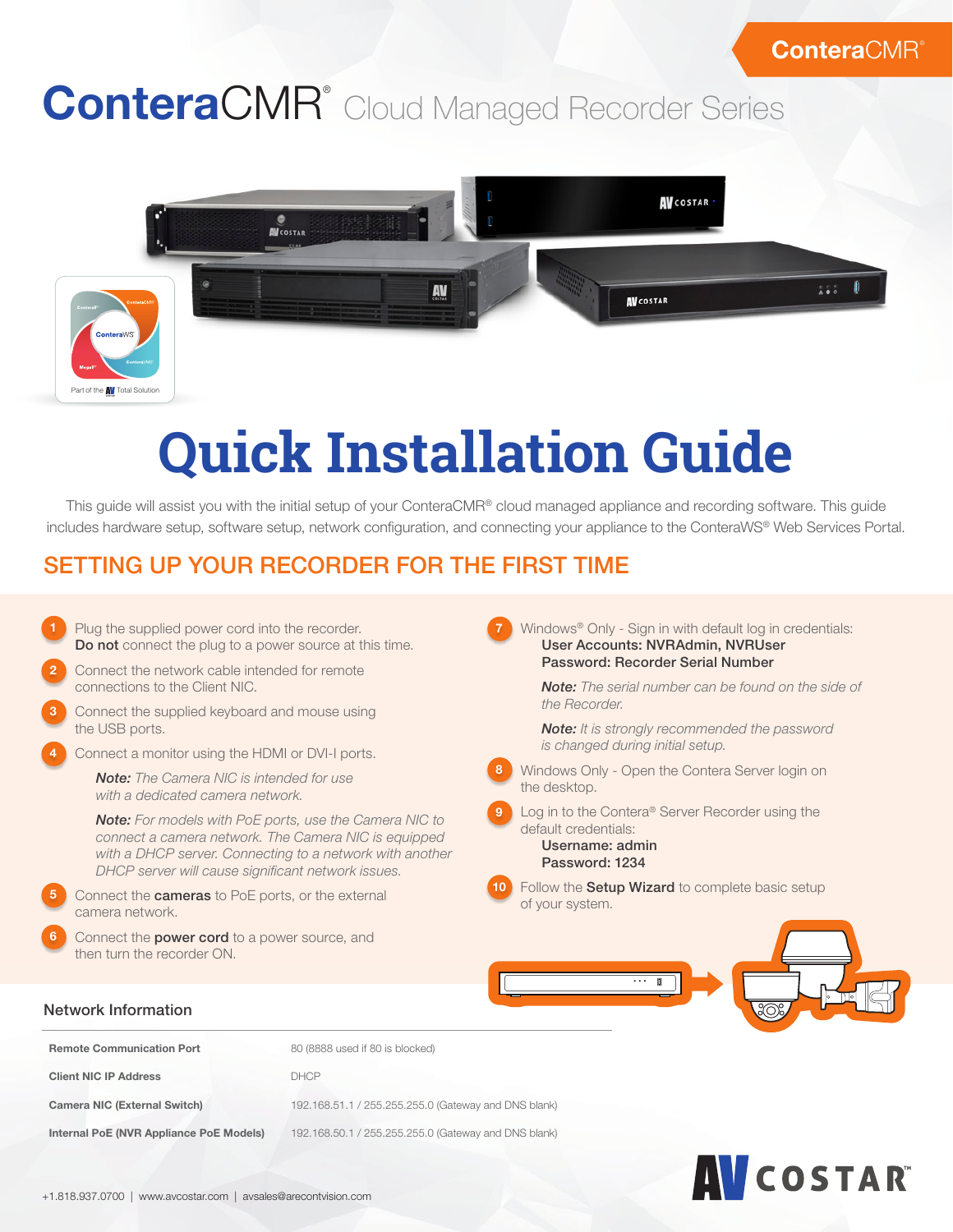# **AV**COSTAR®

# Camera Management

Contera Server software makes it easy to add and configure IP cameras.

Contera recorders will detect cameras connected to the Camera NIC *Note: Third party cameras may need to be configured using a third party program before being added to the Server. Cameras that don't support ONVIF can be configured to record via RTSP streaming.*

#### Adding Auto-Detected Cameras:

Contera Server software automatically detects ONVIF Profile S compliant cameras set to DHCP. Cameras not meeting these requirements must be configured manually.

- 1. Click Setup  $\overline{\bullet}$ , and then click Cameras.
- 2. Click Add Cameras.
- 3. For automatically detected cameras, select the camera(s) using the
- check boxes, and then type the appropriate Username and Password. 4. Click Add.
	- *Note: The recorder will automatically detect and add most cameras connected to the on-board PoE switch as long as the cameras are set to DHCP.*

#### Adding Cameras Manually:

1. Click Setup  $\overline{O}$ , and then click Cameras.

- 2. Click Add Cameras.
- 3. For cameras not automatically detected, click Add Cameras Manually.
- 4. Select the ONVIF or the RTSP protocol, and then type the appropriate
	- Title, IP Address, Username, and Password. *Note: When using RTSP, specify the individual URL streams for your cameras.*

*For instructions regarding these streams, consult the camera manual.* 5. Click Add Cameras.

#### Configuring Recording Settings:

For optimal motion detection, cameras should be configured with a secondary stream of 720x576 or lower. Contera will still detect motion using a higher resolution stream if a 720x576 or lower stream is not available, but this will consume more system resources.

- 1. Click Setup  $\overline{\mathbf{Q}}$ , and then click Cameras.
- 2. Select the desired camera, and then click the Live/Recording tab.
- 3. Configure the settings as desired.
	- *Note: Continuous + Motion recording is the default setting for all cameras upon connection to your recorder.*



# Advanced Camera Management

Cameras set to static IP addresses, third party cameras, and cameras not supported by ONVIF may not be detected automatically. To configure cameras not automatically detected by Contera Server software, follow the steps below.

# Configuring AV Costar™ Cameras with a Static IP Address (Linux® models only):

- 1. Click Setup  $\left| \bullet \right|$ , and then click Support Tools.
- 2. Click Launch Support Tools.
- 3. Click AV IP Utility™.
- 4. Note the discovered IP address for the desired camera.
- 5. Click Exit to return to Contera Server software.
- 6. Follow the steps in the *Adding Cameras Manually* section, typing the Static IP Address.

*Note: Network Camera Manager can be launched from the Windows desktop icon.*

#### Configuring AV Costar Cameras with DHCP (Linux models only):

- 1. Click Setup  $\left| \bullet \right|$ , and then click Support Tools.
- 2. Click Launch Support Tools.
- 3. Click AV IP Utility.
- 4. Select your desired cameras, and DHCP, and then click Apply.
- 5. Click Exit to return to Contera Server software.
- 6. Follow the steps in the *Adding Auto-Detected Cameras* section to add the camera.

*Note: AV Costar cameras on Windows can be configured with DHCP by launching Network Camera Manager from the Windows desktop icon.*

#### Adding Third Party Cameras:

Third party cameras may require installing a manufacturer camera discovery tool on a separate PC. Once the camera discovery tool is installed, follow the steps for adding a camera with a static IP address or using DHCP as outlined above.

#### Adding Cameras Not Supported by ONVIF:

You must add cameras that are not ONVIF-compliant using the RTSP stream of the camera. Consult the manufacturer's camera manual for more detailed information regarding RTSP streams. When you know the URL for the RTSP stream of your camera, follow the steps in the Adding Cameras Manually section, selecting RTSP protocol.

# Sensor/Relay Card

Contera Server version 1.2 or higher is required for use of the Sensor/Relay Card. See page 36 of the Contera Server Software Manual for instructions on setting up the Sensor/Relay Card on the software.



*Note: Do not remove the Alarm I/O adapter. It is permanently attached to ensure full integrity of the connections. A small fine-tip screwdriver might be needed to access the lock screws on the adapter.*

# Advanced Network Setup

In some cases, advanced network settings may be applied to set up an optimal local or remote connection. The following steps are optional. Please contact an AV Costar support technician if you are unsure of your video network.

#### Direct Connection:

With direct connection, network traffic bypasses the ConteraWS cloud relay service, allowing for optimal connection speeds. This configuration requires additional steps, including router configuration, to forward traffic to the appropriate Contera recorder.

*Note: Visit http://portforward.com/English/routers/port\_forwarding/ for instructions on router configuration for direct connection.*

1. Access the router used for Internet communication and forward TCP **port 80** to the internal address of the Contera Server recorder.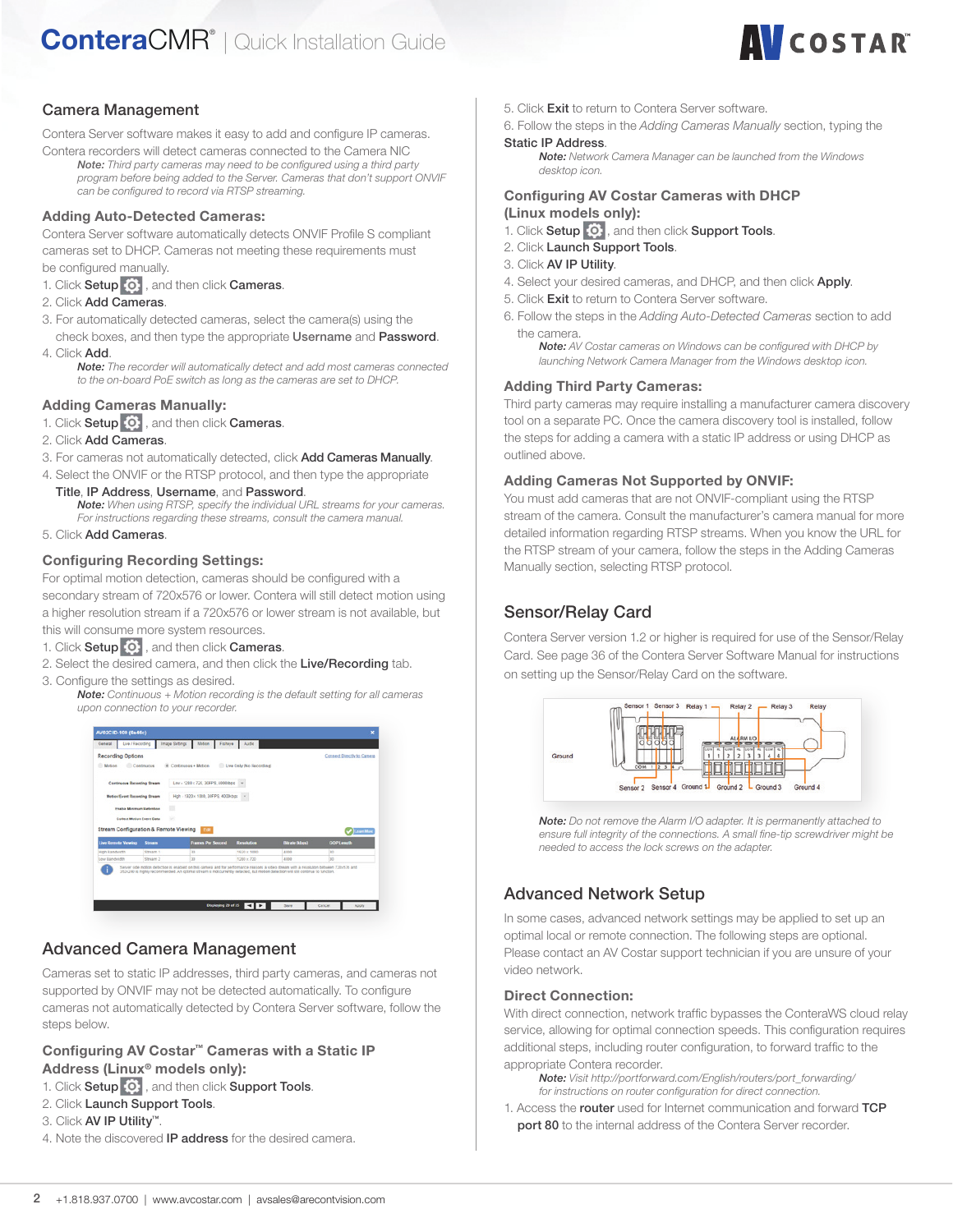

- 2. Use a web browser to log in to your ConteraWS account. Click My Recorders, and then click Edit in the row of your desired recorder.
- 3. Click Remote Network Settings, and then type the static IP or DDNS entry for the router in the IP Address or Domain field, and 80 in the Port field.
- 4. Click Save.

#### LAN Smart Forwarding:

To optimize local connections, ConteraWS uses a feature called LAN Smart Forward (LSF). This feature allows ConteraWS to detect if the machine using the remote client software is on the same local network. ConteraWS then automatically switches from a cloud relay connection to a direct connection. This ensures the fastest connection between client and recorder.

The following conditions are required for LAN Smart Forwarding:

- You must already have an ConteraWS account, and the appliance must be connected to ConteraWS with LAN Smart Forwarding configured (see the ConteraWS Web Services section for more information).
- Both client and recorder use the same external IP address, or IP addresses within an acceptable range.
- The Client NIC port must be used for the Internet connection.

To enable LAN Smart Forwarding:

- 1. Use a web browser to log in to your ConteraWS account, and then click on your desired Company Account.
- 2. Click My Recorders, and then click Edit in the row of the desired recorder.
- 3. Click the Remote Network Settings tab.
- 4. Set LAN Smart Forwarding to On.

*Note: If your recorder and client machines have different external IP addresses, enter the IP range in which the client and recorder reside.*



# ConteraWS Web Services (ArecontVision-WS.com)

1. On your Recorder, click Setup, and then navigate to the Remote Services tab.

- 2. Click Web Services.
- 3. Type your Registration Code.

*Note: If you do not have your Recorder Registration Code, you may enter your ConteraWS Email and Password instead. It is recommended to use a Recorder Registration Code if available though.*

4. Click Connect.

# ConteraWS Web Services Connection

ConteraWS Web Services is a cloud-based management solution which allows you to administer all your users, recorders, and VMS installations from one central location. To get the most out of your new web-managed recorder, we strongly recommend connecting it to the Web Services portal.

Please note that all following instructions are executed at a Channel Partner level. For more detailed instructions on how to operate at an End User level, please consult the ConteraWS Software Manual, available at www.avcostar.com.

To begin using ConteraWS, you will need a Channel Partner ConteraWS account. If you do not have one already, please contact AV Costar at www.avcostar.com.

#### Connecting a Recorder to ConteraWS:

If you entered your Recorder Registration Code in the previous section, your recorder will be automatically added to your ConteraWS Company Account.

Users associated with your Company Account and with the appropriate permissions will now be able to remotely access the Server recorder.

#### Creating a Customer Account:

A Customer Account is an ConteraWS End User account created under a Channel Partner account and managed by the Channel Partner. Customer Accounts can only be created by the Channel Partner. Once created, the Channel Partner can assign recorders to Customer Accounts and create End User accounts.

- 1. Log in to your ConteraWS account from a web browser using your registered Username and Password.
- 2. On the Management Portal, click Add New Account.
- 3. Enter an Account Name.
- 4. (Optional) Enter an Account ID, City, State/Province, and Time Zone.
- 5. Click Add Company Account.

#### Creating a Customer Account:

- 1. Log in to your ConteraWS account from a web browser using your registered Username and Password.
- 2. Click Settings  $\overline{\textbf{Q}}$ , and then click Users.
- 3. Click Add New User, and then enter the appropriate user information.

4. Click Add New User. *Note: This method creates users at the Channel Partner level. To create users at an End User level, complete step 1, then click Connect next to the Company Account you wish to add users to, then complete steps 2-4.*

#### Managing User Permissions:

User permissions are managed via assignment of individual users to User Groups. User Groups are classifications which grant users permissions to access various aspects of a Channel Partner or Customer Account. User and User Group Management should always be performed through ConteraWS.

Three default permission levels are available:

- User Basic Live View, Search, and Clip Share functionality.
- Super User Live View, Search, Clip Sharing, Editing, Deleting, and Recorder Management.
- Admin All permissions, including full administrative access and the ability to manage Users and User Groups. *Note: Default user group permissions cannot be edited. Creating a new user group will allow customization of available permissions.*

#### Adding a User to a Group:

- 1. Log in to your ConteraWS account using a web browser using your registered Username and Password.
- 2. Click Settings  $\overline{Q}$ , then click User Groups.
- 3. In the row of your desired User Group, click Edit.
- 4. Click Users, and then click Add User.
- 5. Select the user you want to add to the User Group, and then click Save. *Note: Automatically include all users in the User Group by checking the box so labeled at the top of the list.*